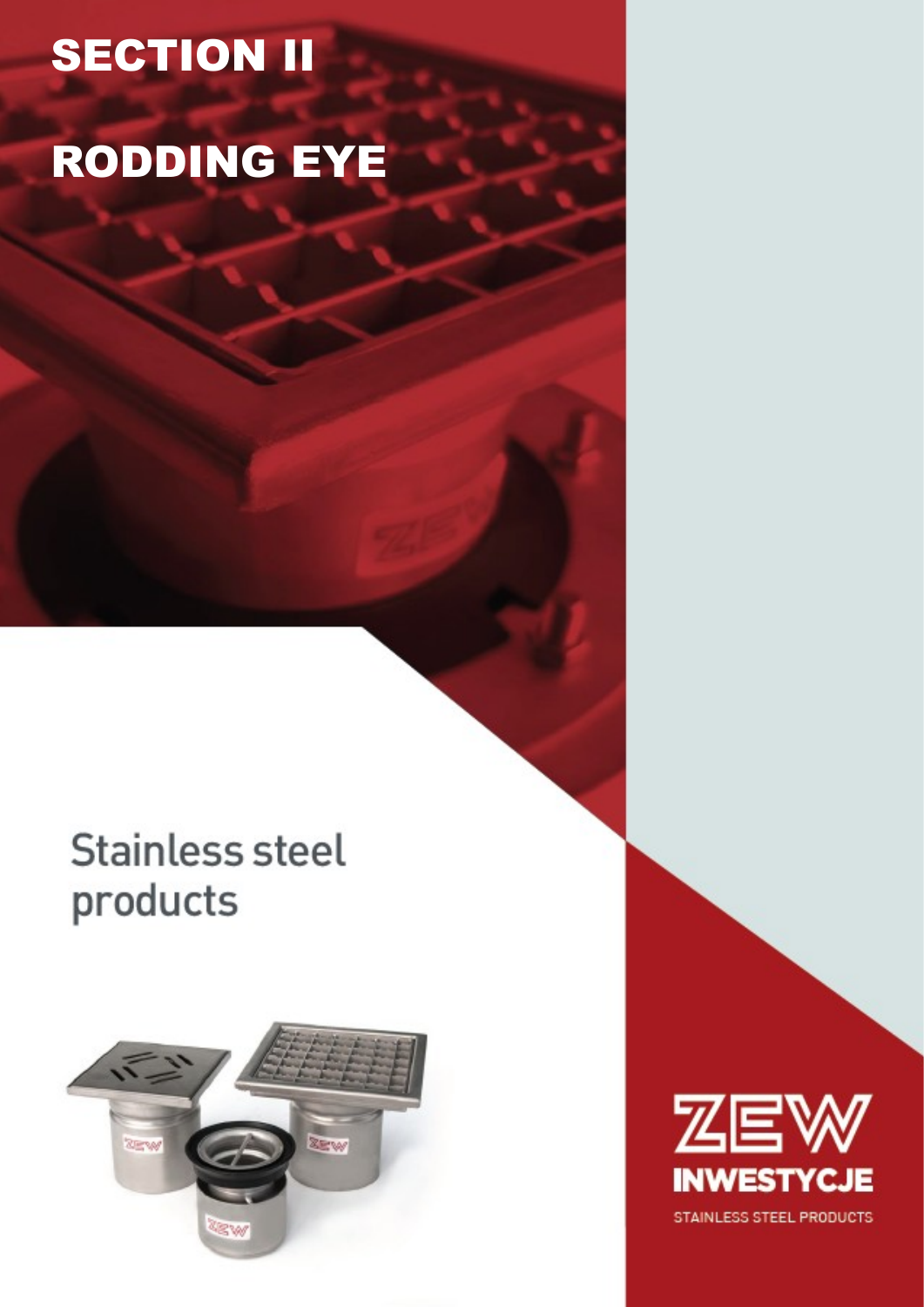

**Table of Contents**

| <b>PRODUCT DESCRIPTION</b>                    |  |
|-----------------------------------------------|--|
| Rodding eye with smooth/anti-slip cover RV    |  |
| rodding eye with cover for ceramic plates RVP |  |
| rodding eye with water trap and strainer RVU  |  |

Dział I – str. 2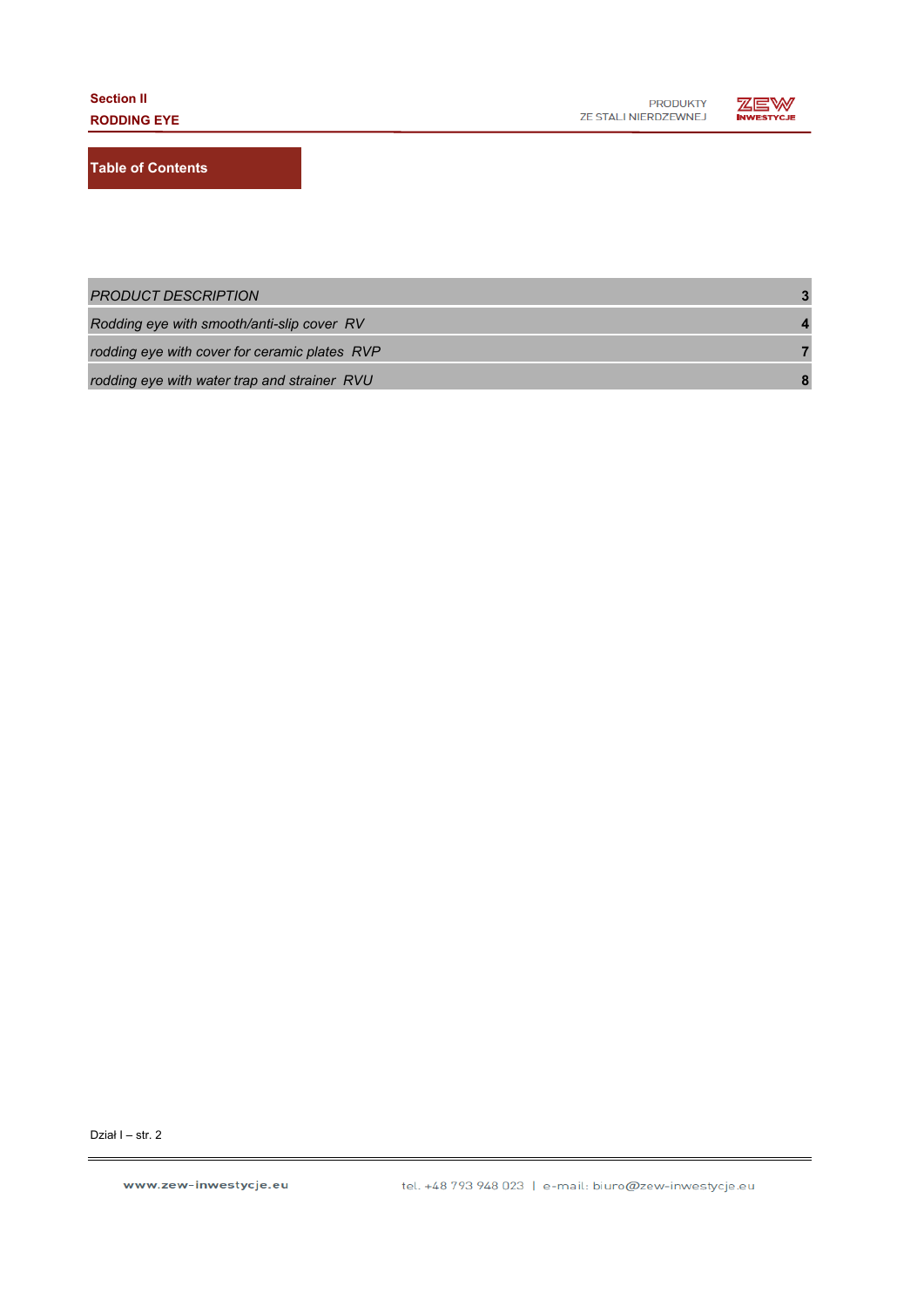**product description**



| R'                                                                                                                                   | 200                      | $\overline{\mathbf{0}}$ |                 |               | G                 |                      |
|--------------------------------------------------------------------------------------------------------------------------------------|--------------------------|-------------------------|-----------------|---------------|-------------------|----------------------|
| rodding eye with cover for ceramic pl<br>rodding eye with water trap and strail<br>rodding eye with cover<br>RVU<br><b>RVP</b><br>RV | dimensions of upper part | outlets diameter        | vertical outlet | body one part | smooth cover<br>O | anti-slip cover<br>œ |



Section II. Page nr. 2

www.zew-inwestycje.eu

tel. +48 793 948 023 | e-mail: biuro@zew-inwestycje.eu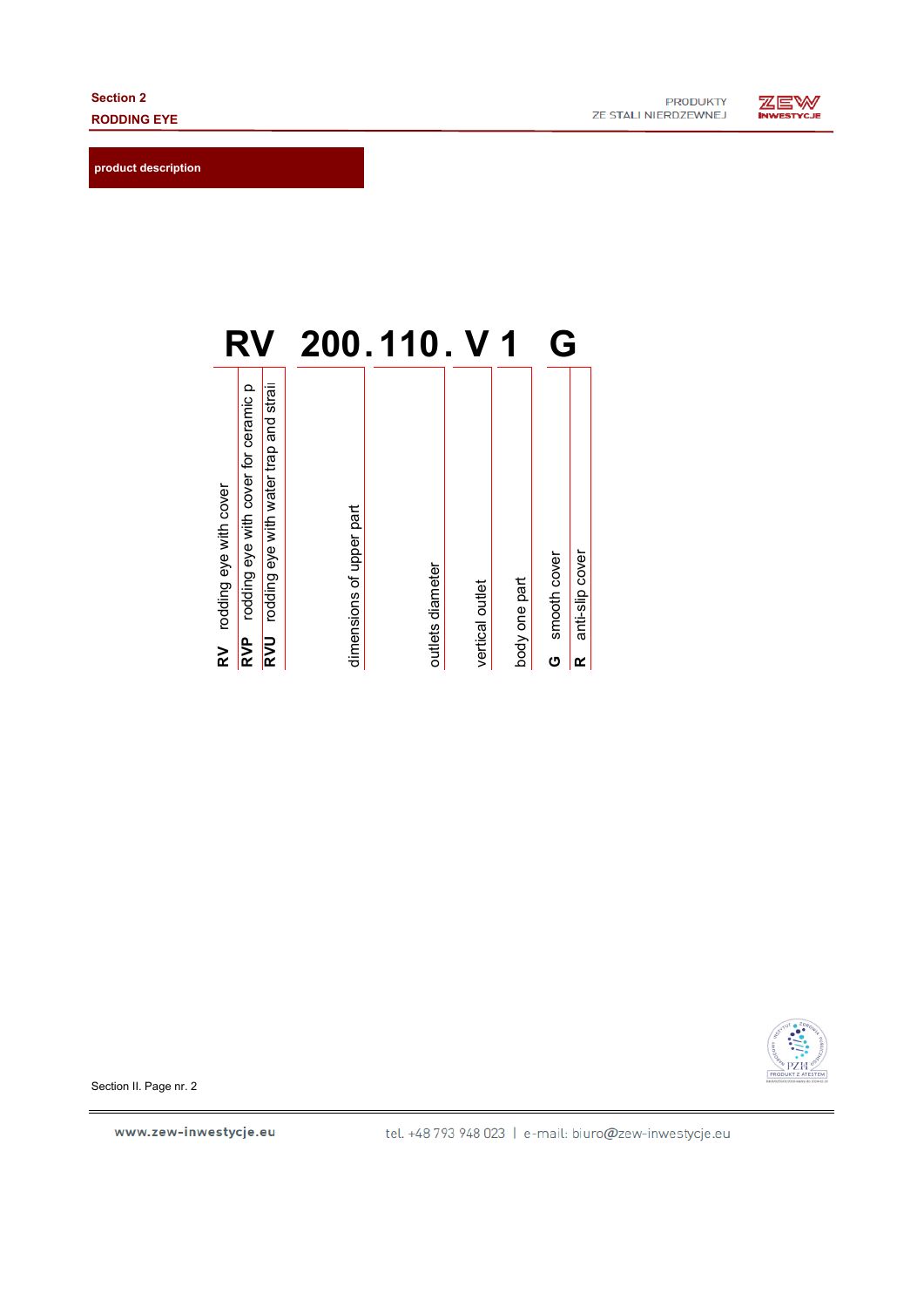## **INWESTYCJE**





| Symbol        |                | dimensions [mm] |     |  |     |  |         |  |
|---------------|----------------|-----------------|-----|--|-----|--|---------|--|
|               | catalog number | W               |     |  | DN  |  | $D_{K}$ |  |
| IRV150.110.V1 | 01.411.21x.1   | 150x150         | 140 |  | 110 |  |         |  |
| RV200.110.V1  | 01.412.21x.1   | 200x200         | 140 |  | 110 |  |         |  |
| RV200.160.V1  | 01.412.31x.1   | 200x200         | 140 |  | 160 |  |         |  |
| RV250.110.V1  | 01.413.21x.1   | 250x250         | 140 |  | 110 |  |         |  |
| RV250.160.V1  | 01.413.31x.1   | 250x250         | 140 |  | 160 |  |         |  |
| RV250.200.V1  | 01.413.41x.1   | 250x250         | 140 |  | 200 |  |         |  |

*(\*) individual dimensions on request*

*(\*\*) in the catalog number, place the grating number in place of x*

#### **RODDING EYE COMPONENTS** EEL.

*Body*

*Rubber Gasket (\*\*\*) other loading class on requests Cover: L15: smooth plate x=4 , anti-slip plate x=5*

#### **MATERIAL** EEL.

*Stainless Steel AISI 304 or AISI 316*

#### EEL. **Edge reinforcement**

*no*

Section II. Page nr.4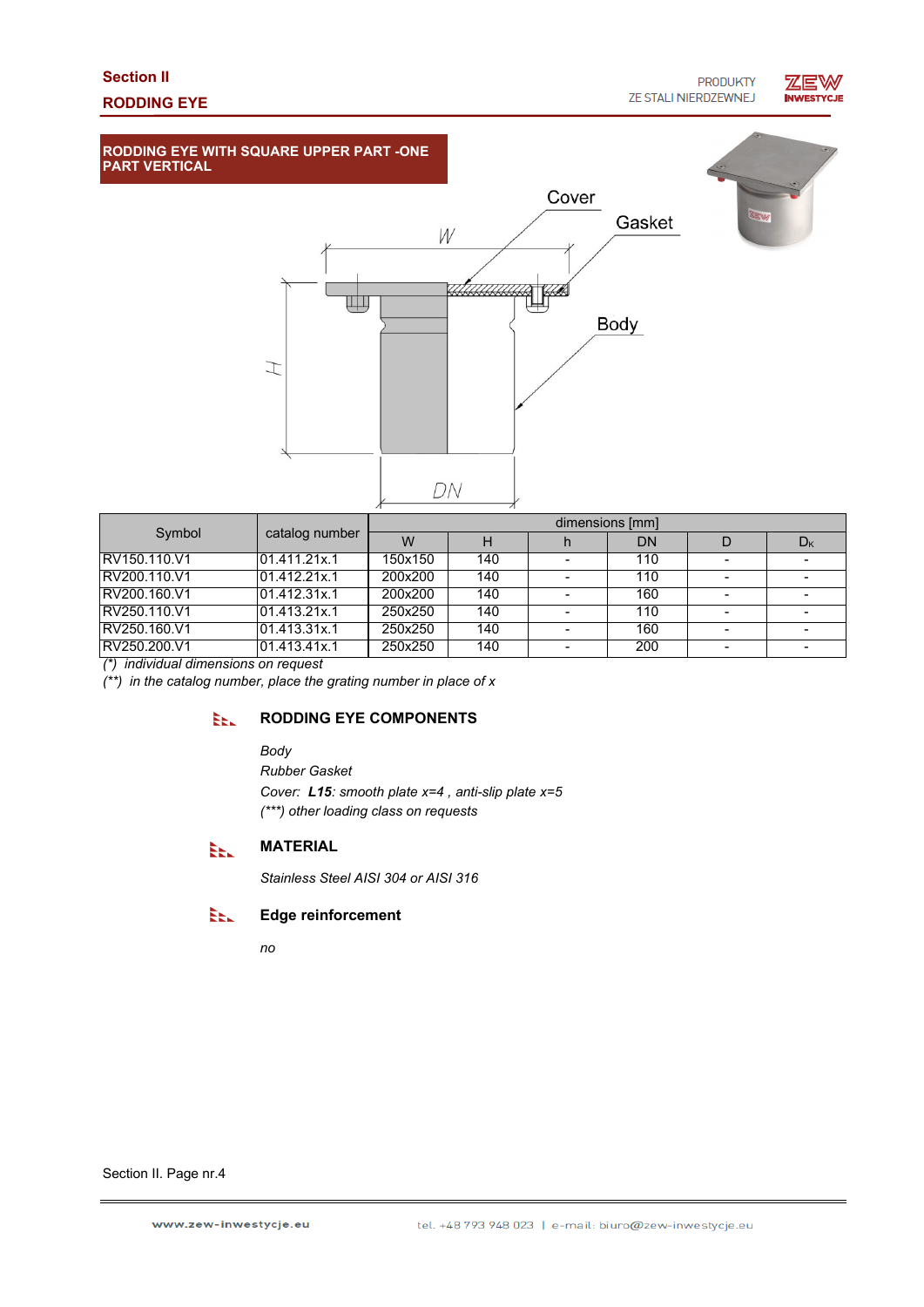## **NWESTYCJE**





| Symbol                                 |                | dimensions [mm] |     |   |     |   |         |  |
|----------------------------------------|----------------|-----------------|-----|---|-----|---|---------|--|
|                                        | catalog number | W               | н   | n | DN  | D | $D_{K}$ |  |
| RV300.110.V1                           | 01.414.21x.1   | 300x300         | 140 |   | 110 |   |         |  |
| RV300.160.V1                           | 01.414.31x.1   | 300x300         | 140 |   | 160 |   |         |  |
| RV300.200.V1                           | 01.414.41x.1   | 300x300         | 140 |   | 200 |   |         |  |
| RV300.250.V1                           | 01.414.51x.1   | 300x300         | 140 |   | 250 |   |         |  |
| RV350.110.V1                           | 01.415.21x.1   | 350x350         | 140 |   | 110 |   |         |  |
| RV350.160.V1                           | 01.415.31x.1   | 350x350         | 140 |   | 160 |   |         |  |
| RV350.200.V1                           | 01.415.41x.1   | 350x350         | 140 |   | 200 |   |         |  |
| RV350.250.V1                           | 01.415.51x.1   | 350x350         | 140 |   | 250 |   |         |  |
| $(*)$ individual dimensions on request |                |                 |     |   |     |   |         |  |

*(\*) individual dimensions on request*

*(\*\*) in the catalog number, place the grating number in place of x*

## EEL.

### **RODDING EYE COMPONENTS**

*Body*

*Rubber Gasket Cover: L15: smooth plate x=4 , anti-slip plate x=5 (\*\*\*) other loading class on requests*

#### EE. **MATERIAL**

*Stainless Steel AISI 304 or AISI 316*

EE.

#### **Edge reinforcement**

*no*

Setion II. Page nr.5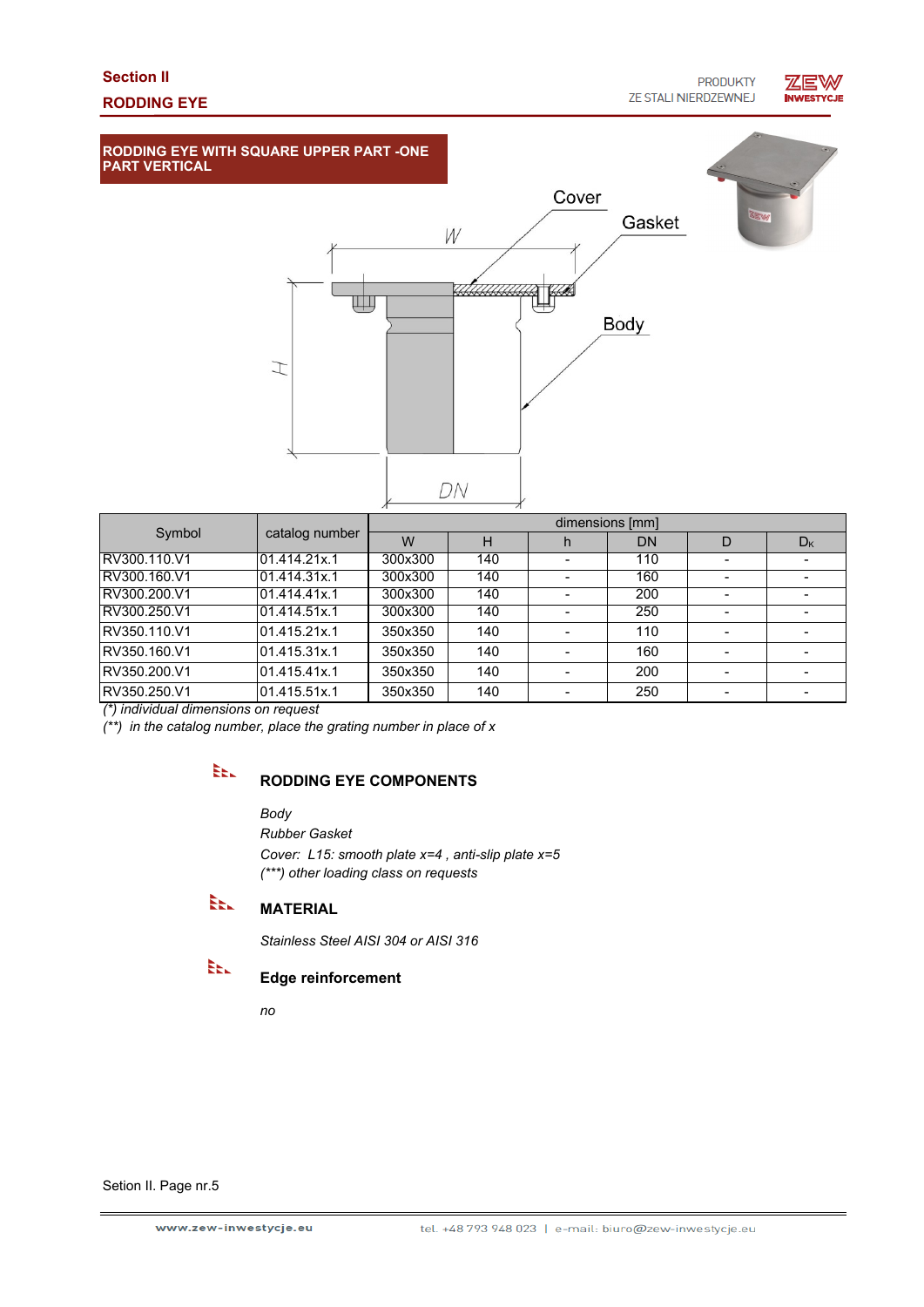

#### **RODDING EYE WITH SQUARE UPPER PART -ONE PART VERTICAL**



| Symbol                                 |                | dimensions [mm] |     |  |     |  |         |  |
|----------------------------------------|----------------|-----------------|-----|--|-----|--|---------|--|
|                                        | catalog number | W               |     |  | DN  |  | $D_{K}$ |  |
| RV400.110.V1                           | 01.416.21x.1   | 400x400         | 140 |  | 110 |  |         |  |
| RV400.200.V1                           | 01.416.41x.1   | 400x400         | 140 |  | 200 |  |         |  |
| RV400.250.V1                           | 01.416.51x.1   | 400x400         | 140 |  | 250 |  |         |  |
| RV400.300.V1                           | 01.416.61x.1   | 400x400         | 140 |  | 300 |  |         |  |
| RV400.350.V1                           | 01.416.71x.1   | 400x400         | 140 |  | 350 |  |         |  |
| RV450.400.V1                           | 01.417.81x.1   | 450x450         | 140 |  | 400 |  |         |  |
| $(*)$ individual dimensions on request |                |                 |     |  |     |  |         |  |

*(\*) individual dimensions on request*

*(\*\*) in the catalog number, place the grating number in place of x*

### **RODDING EYE COMPONENTS**

*Body*

*Rubber Gasket*

*Cover: L15: smooth plate x=4 , anti-slip plate x=5 (\*\*\*) other loading class on requests*

#### EEL. **MATERIAL**

*Stainless Steel AISI 304 or AISI 316*

#### **Edge reinforcement**

no

Section II. Page nr.6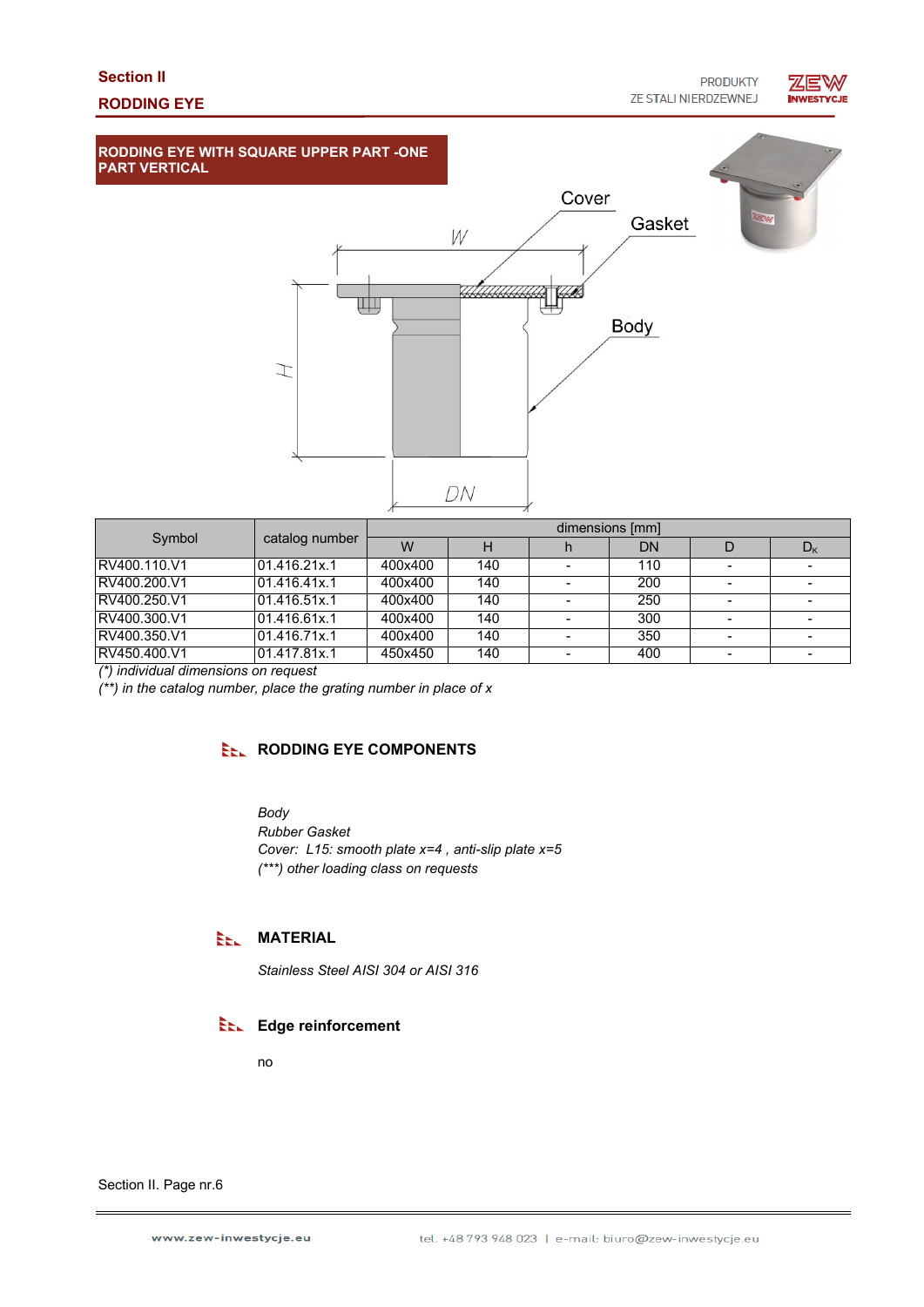

| Symbol        | catalog number | dimensions [mm] |     |  |     |  |         |
|---------------|----------------|-----------------|-----|--|-----|--|---------|
|               |                | W               |     |  | DN  |  | $D_{K}$ |
| RVP200.110.V1 | 101.422.218.1  | 200x200         | 140 |  | 110 |  |         |
| RVP200.160.V1 | 101.422.318.1  | 200x200         | 140 |  | 160 |  |         |
| RVP250.160.V1 | 01.423.318.1   | 250x250         | 140 |  | 160 |  |         |
| RVP250.200.V1 | 01.423.418.1   | 250x250         | 140 |  | 200 |  |         |
| RVP300.110.V1 | 101.424.218.1  | 300x300         | 140 |  | 110 |  |         |

**Body** 

*(\*) individual dimensions on request*

### **EEL RODDING EYE COMPONENTS**

*Body Rubber Gasket Cover: K3: for ceramic tile /concrete*

DN

#### **ELL MATERIAL**

*Stainless Steel AISI 304 or AISI 316*

### **Edge reinforcement**

*No*

Section II. Page nr.7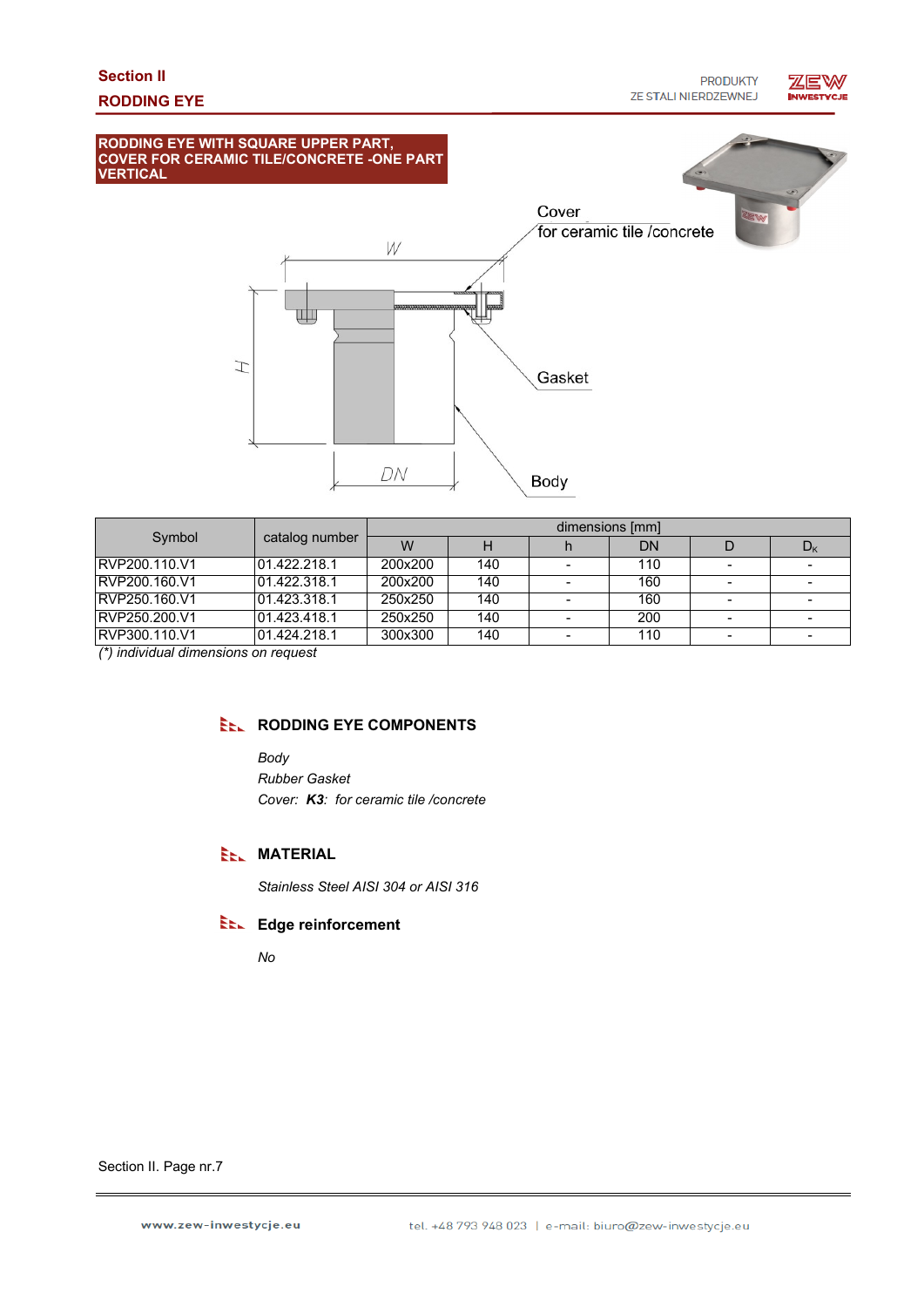**PRODUKTY ZE STALI NIERDZEWNEJ** 

ZEW



**RODDING EYE WITH SQUARE UPPER PART -ONE PART VERTICAL WITH WATER TRAP**



| Svmbol        |                  | dimensions [mm] |     |  |     |   |  |
|---------------|------------------|-----------------|-----|--|-----|---|--|
|               | catalog number   | W               |     |  | DN  |   |  |
| RVU150.110.V1 | .141.21x.1<br>01 | 150x150         | 140 |  | 110 | - |  |

*(\*) individual dimensions on request*

*(\*\*) in the catalog number, place the grating number in place of x*

#### **EEL RODDING EYE COMPONENTS**

*Body Strainer Water trap with gasket Rubber plate-gasket Plate cover: L15: smooth cover x=4 , anti-slip cover x=5*

## **EEL MATERIAL**

*Stainless Steel AISI 304 or AISI 316*

#### **Edge reinforcement**

*No*

Section II. Page nr.8